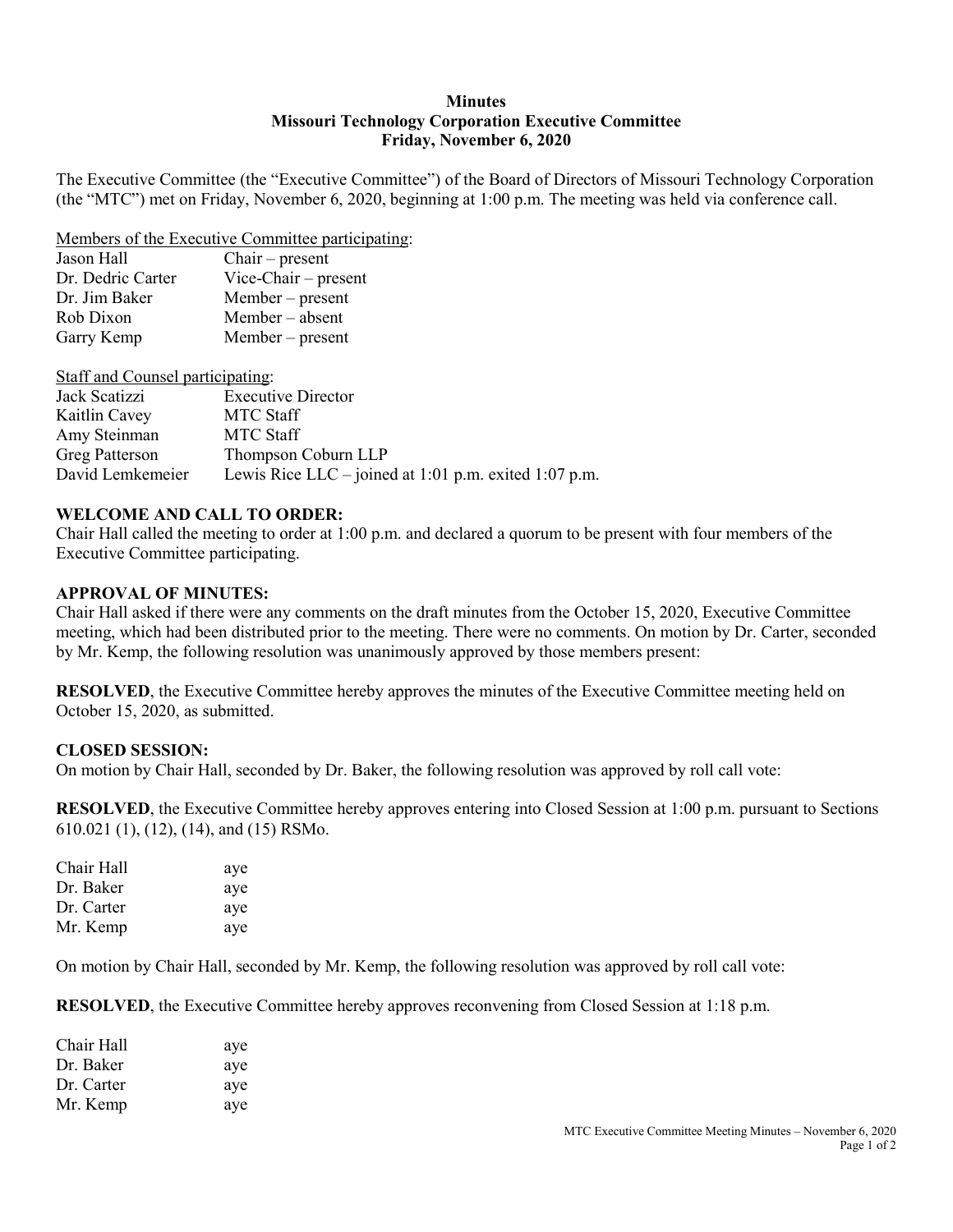Chair Hall reported that the Executive Committee took no action in Closed Session after a discussion confined to the matters stated above.

# **NGA CORPORATE ACCELERATOR OPERATOR AGREEMENT:**

On motion by Dr. Baker, seconded by Chair Hall, the following resolutions were unanimously approved by those members present:

**RESOLVED**, the Executive Committee on behalf of the MTC Board hereby approves the operating agreement between MTC and Capital Innovators (the "Operating Agreement"); and

**FURTHER RESOLVED,** the Executive Committee on behalf of the MTC Board hereby authorizes the MTC Executive Director to execute and deliver on behalf of the MTC the Operating Agreement; and

**FURTHER RESOLVED**, the Executive Committee on behalf of the MTC Board hereby authorizes the MTC Executive Director on behalf of the MTC to execute and deliver the Operating Agreement and to negotiate, amend and approve any and all agreements, documents or instruments and to take such other actions as may be required or desirable in connection with, or in furtherance of, the Operating Agreement.

## **COMPATIO LLC:**

On motion by Mr. Kemp, seconded by Chair Hall, the following resolutions were unanimously approved by those members present, Dr. Baker abstained from the vote (due to his relationship with economic development organizations associated with Missouri State University):

**RESOLVED**, the Executive Committee on behalf of the MTC Board hereby approves the transaction documents for an investment by MTC in an amount up to \$250,000 in the form of an equity investment in Class C Units pursuant to Seed Capital Co-Investment Application SEED 2020-25-018 (Compatio LLC) in substantially the forms presented; and

**FURTHER RESOLVED,** the Executive Committee on behalf of the MTC Board hereby authorizes the MTC Executive Director to execute and deliver on behalf of the MTC such transaction documents; and

**FURTHER RESOLVED,** the Executive Committee on behalf of the MTC Board hereby authorizes the MTC Executive Director on behalf of the MTC to negotiate, amend, and approve any and all agreements, documents or instruments and to take such other actions as may be required or desirable in connection with, or in furtherance of such investment.

## **OUTSIDE360, LLC DBA VENKU:**

On motion by Mr. Kemp, seconded by Chair Hall, the following resolutions were unanimously approved by those members present:

**RESOLVED**, the Executive Committee on behalf of the MTC Board hereby approves the transaction documents for an investment by MTC in an amount up to \$50,000 in the form of a Convertible Note pursuant to Seed Capital Co-Investment Application SEED 2020-25-010 (Outside360, LLC dba Venku) in substantially the forms presented; and

**FURTHER RESOLVED,** the Executive Committee on behalf of the MTC Board hereby authorizes the MTC Executive Director to execute and deliver on behalf of the MTC such transaction documents; and

**FURTHER RESOLVED,** the Executive Committee on behalf of the MTC Board hereby authorizes the MTC Executive Director on behalf of the MTC to negotiate, amend, and approve any and all agreements, documents or instruments and to take such other actions as may be required or desirable in connection with, or in furtherance of such investment.

## **BETTER WEEKDAYS, INC.:**

On motion by Dr. Carter, seconded by Dr. Baker, the following resolutions were unanimously approved by those